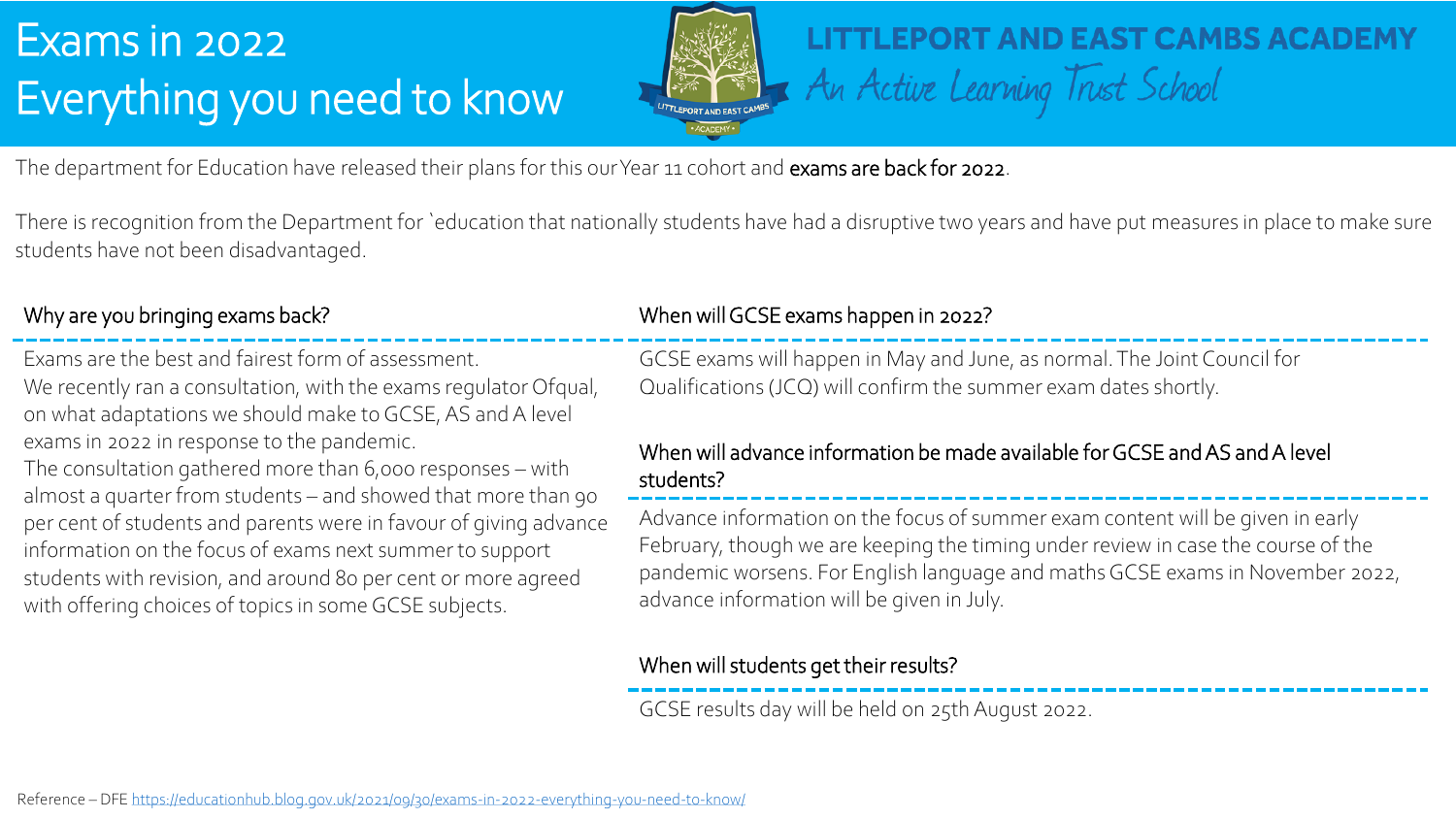# Exams in 2022 Everything you need to know



## **LITTLEPORT AND EAST CAMBS ACADEMY** An Active Learning Trust School

The department for Education have released their plans for this our Year 11 cohort and exams are back for 2022.

There is recognition from the Department for `education that nationally students have had a disruptive two years and have put measures in place to make sure students have not been disadvantaged.

#### What measures will be in place to make sure they are fair when different students have missed different amounts of time?

Students will benefit from a range of adaptations to GCSE, AS and A level exams in England – these adaptations will help them reach their potential following the disruption they've faced. They include:

- 1. A choice of topics or content on which students will be assessed in GCSE English literature, history, ancient history and geography.
- 2. Providing advance information on the focus of exams to support students' revision in subjects where there is not a choice of topics.
- 3. Giving students formulae sheets in GCSE maths and revised equation sheets in GCSE combined science and physics.
- 4. Changing requirements for practical science work and practical art and design assessments to ensure fairness.
- 5. These changes will also apply to the November 2022 GCSE English language and mathematics re-sit exams. There will be advance information deployed for both subjects in July, and a formulae sheet will be available for mathematics.
- 6. While it is the Government's firm intention for exams to go ahead next year it is right for contingency plans to be in place in the event they cannot. Ofqual and the department plan for Teacher Assessed Grades to be used and are today launching a consultation on how this might work in 2022, building on the 2021 process.